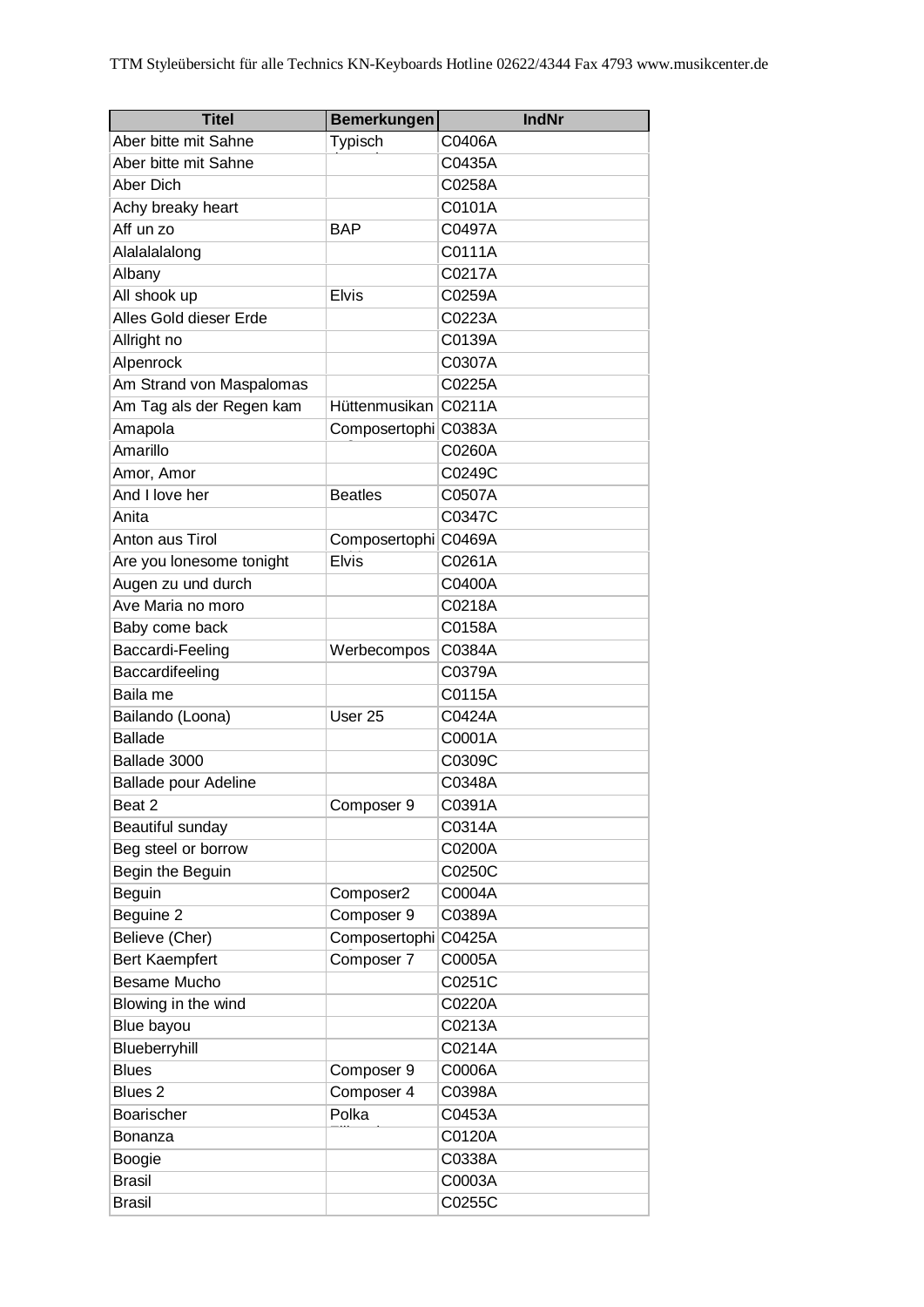| <b>Brunner und Brunner</b>    | Bis in alle          | C0416A |
|-------------------------------|----------------------|--------|
| <b>Buena Sera</b>             |                      | C0142A |
| Buenos Dias, Mathias          |                      | C0320A |
| <b>Butterfly</b>              |                      | C0262A |
| Bye Bye love                  | Everly               | C0501A |
| Calypso                       |                      | C0310C |
| Caribean Disco                |                      | C0146A |
| Carioca                       |                      | C0337A |
| Casatchok                     |                      | C0124A |
| Cha Cha                       | Composer 2           | C0008A |
| Cha cha II                    |                      | C0254C |
| Chemical reaction             | Composertophi C0488A |        |
| Chirio Disco Samba            |                      | C0415A |
| Chirpy Chirpy Cheep Cheep     |                      | C0164A |
| City of New Orleans           |                      | C0263A |
| Coco Jamboo                   |                      | C0321A |
| <b>Conquest of Paradiese</b>  |                      | C0304A |
| Cotton Eye Joe                |                      | C0264A |
| Country                       | Neu für              | C0009A |
| <b>Country Bluegras</b>       | Composer 7           | C0007A |
| Country roads                 |                      | C0243C |
| Country rock i3               |                      | C0366A |
| Countryswing                  |                      | C0491A |
| Crossfire/Himbeereis zum      |                      | C0233A |
| D.I.S.C.O                     |                      | C0365A |
| Daddy cool                    |                      | C0206A |
| Dat Wasser von Kölle          | <b>Bläck Föös</b>    | C0414A |
| Deine Liebe wird mir fehlen   | Flippers             | C0325C |
| Der Fremdenlegionär           |                      | C0163A |
| Der Himmel brennt             |                      | C0339A |
| Der Junge mit der             |                      | C0319C |
| Der wilde Westen              | <b>Truck Stop</b>    | C0492A |
| <b>Detroit City</b>           |                      | C0137A |
| Deutscher Hitmix              |                      | C0419A |
| Die Karawane zieht            |                      | C0377A |
| Die kleine Kneipe             | Schlager der         | C0438A |
| Die Manege ist leer           | Marianne             | C0496A |
| Disco                         | Composer 9           | C0390A |
| Disco Samba                   | User <sub>23</sub>   | C0404A |
| <b>Disko</b>                  |                      | C0010A |
| Disko-Fox                     |                      | C0012A |
| Disko-Marsch                  |                      | C0011A |
| Disko-Samba                   |                      | C0312A |
| <b>Dixie</b>                  |                      | C0336A |
| Do you love me (Bluesbroters) | Harmoniesiert        | C0422A |
| Dom in Kölle                  | Bläckföös            | C0464A |
| Don't be cruel                | <b>Elvis</b>         | C0239A |
| Dr. Schiwago                  |                      | C0210A |
| Dream                         | Everly               | C0506A |
| Drei weiße Tauben             | Top 11               | C0480A |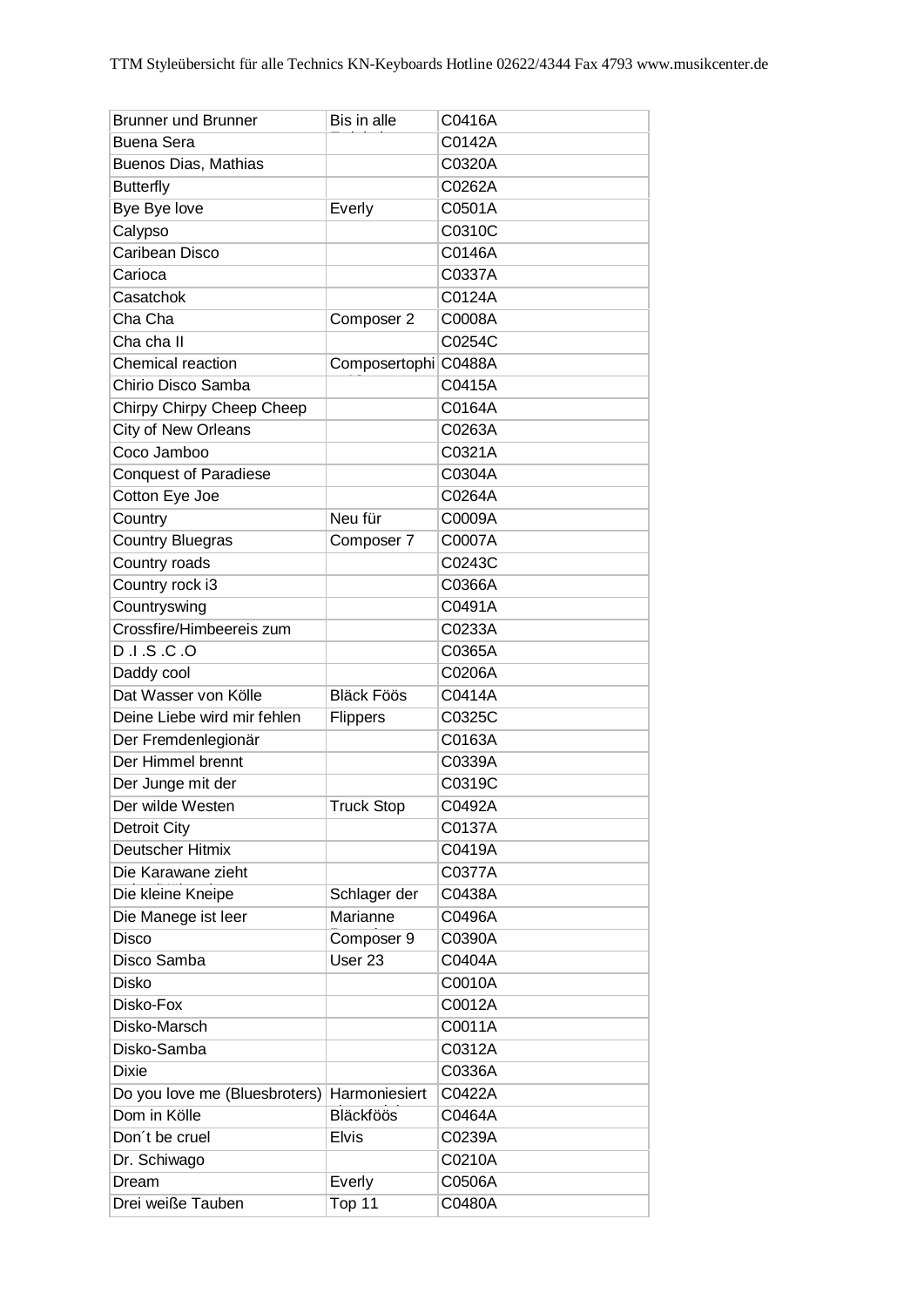| Du                           | Schlager der | C0439A |
|------------------------------|--------------|--------|
| Du bist ein Wunder           |              | C0356A |
| Du bist nicht allein         |              | C0266A |
| Du gehst mir nicht durch die | Marsch       | C0440A |
| Dynamit woman                |              | C0228A |
| Early Bird                   |              | C0123A |
| Easy Rider                   |              | C0267A |
| Echte Fründe                 |              | C0402A |
| <b>Ehrenwertes Haus</b>      | Typisch      | C0405A |
| Ein Bett im Kornfeld         | Schlager der | C0428A |
| Ein Bett im Kornfeld (Drews) |              | C0417A |
| Ein Bett im Kornfeld (St.    |              | C0248C |
| Ein bischen Spaß muss sein   | Schlager der | C0429A |
| Ein ehrenwertes Haus         |              | C0434A |
| Ein Mädchen für immer        | Schlager der | C0430A |
| Eine Insel                   |              | C0274A |
| Eine neue Liebe              |              | C0360A |
| Elvis div.                   | Jailhouse,   | C0324C |
| En Pappnas, e Kölsch un e    |              | C0367A |
| Er gehört zu mir             | Marianne     | C0495A |
| Es geht mir gut              |              | C0232A |
| Es war einmal in St. Juan    | Fernando     | C0411A |
| Everybody need somebody      | Composer 4   | C0110A |
| Fang das Licht               |              | C0381A |
| Ferry cross the mercy        |              | C0500A |
| <b>Flaming Star</b>          |              | C0268A |
| Flipperfox                   | Preishammer  | C0399A |
| Flipperfox                   | Composer 7   | C0387A |
| Foxtrott 1                   | Composer     | C0013A |
| Foxtrott 2                   | Composer     | C0385A |
| Foxtrott <sub>3</sub>        | Composer     | C0386A |
| Foxtrott 5                   | Composer 9   | C0388A |
| Freedom comes                |              | C0162A |
| Friesenlied                  |              | C0269A |
| Funk                         |              | C0014A |
| Fürstenfeld                  | Party Power  | C0478A |
| Ganz in weiss                |              | C0470A |
| Ganz oder garnicht           |              | C0354A |
| Get down                     |              | C0363A |
| Gianna                       |              | C0357A |
| Gimme some more loving       | Composer 2   | C0105A |
| Ginny come lately            |              | C0270A |
| Gloryland                    |              | C0271A |
| Go west                      |              | C0149A |
| Good luck charme             |              | C0272A |
| Gospel                       |              | C0350C |
| Griechischer Wein            |              | C0150A |
| <b>Großer Manitou</b>        |              | C0221A |
| Guantanamera                 | Los          | C0508A |
| Halleluja, sing a song       |              | C0151A |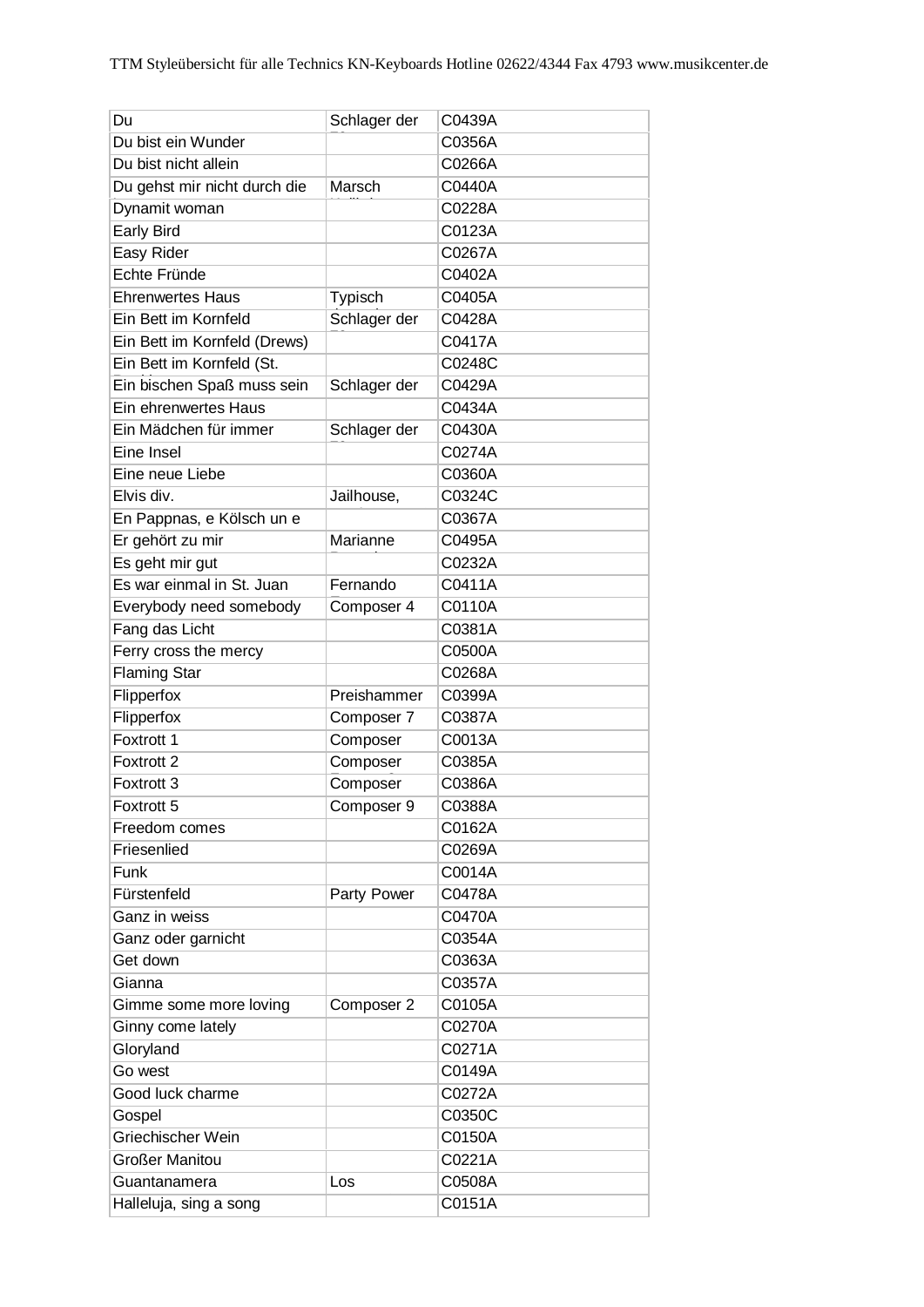| Hände zum Himmel             | Marschbeat           | C0444A |
|------------------------------|----------------------|--------|
| Happy Birthday               |                      | C0273A |
| Hawaii-Fox                   | Composer 4           | C0015A |
| Heading for a fall           |                      | C0209A |
| <b>Heartbreak Hotel</b>      |                      | C0237A |
| Heimweh                      |                      | C0275A |
| Hello again                  |                      | C0322A |
| Hello, Mary Lou              |                      | C0276A |
| Help (Beatles)               | Composertophi C0426A |        |
| Help me make it troug the    |                      | C0215A |
| Herzilein                    | Composer 7           | C0305A |
| Herzklopfen                  |                      | C0136A |
| Heut Abend hab ich Kopfweh   |                      | C0126A |
| Heut brennt mein Iglu        |                      | C0204A |
| Hey Baby                     | harmoniesierte       | C0442A |
| Hey baby DJ Ötzi             | Composertophi C0487A |        |
| Hey baby Oldieversion        | user30               | C0486A |
| Hey, das ist Musik für mich  |                      | C0317C |
| Highway crew                 |                      | C0202A |
| Himbeereis zum               |                      | C0233A |
| Honky tonk woman             |                      | C0106A |
| Hope of deliverance          |                      | C0113A |
| Hör gut zu                   |                      | C0323A |
| Hot Love (Shuffle-Rock)      | <b>T-Rex</b>         | C0441A |
| <b>Hotel California</b>      |                      | C0234C |
| Hound dog                    | <b>Elvis</b>         | C0238A |
| House of the rising sun      |                      | C0490A |
| Hüttenhammer                 | Party Power          | C0473A |
| I call your name             | <b>Beatles</b>       | C0505A |
| I feel lonely                | Sasha Reggae         | C0450A |
| I just call                  |                      | C0109A |
| I'll be back again           | <b>Beatles</b>       | C0502A |
| I'll be missing you          | Puff daddy           | C0375A |
| I'm a believer               | Monkeys              | C0503A |
| I'm walkin                   |                      | C0102A |
| Ich hann die Musik bestellt  | Paveier              | C0456A |
| Ich liebe Dich, Christin     | Flippers             | C0327C |
| Ich zähle täglich meine      |                      | C0278A |
| Im heißen Sand von Rhodos    |                      | C0226A |
| Immer wenn die Musik spillt  | <b>Kolibris</b>      | C0373A |
| Immer wieder Sonntags        | Schlager der         | C0431A |
| In the summertime            |                      | C0155A |
| In Venedig ist Maskenball    | Composertop          | C0475A |
| It's never rains in southern |                      | C0241C |
| Its my life                  |                      | C0100A |
| Jailhouse Rock               | <b>Elvis</b>         | C0279A |
| Jambalaya                    |                      | C0244C |
| James Last Polka             |                      | C0361A |
| Jessica                      |                      | C0341A |
| Jetzt oder nie               |                      | C0328A |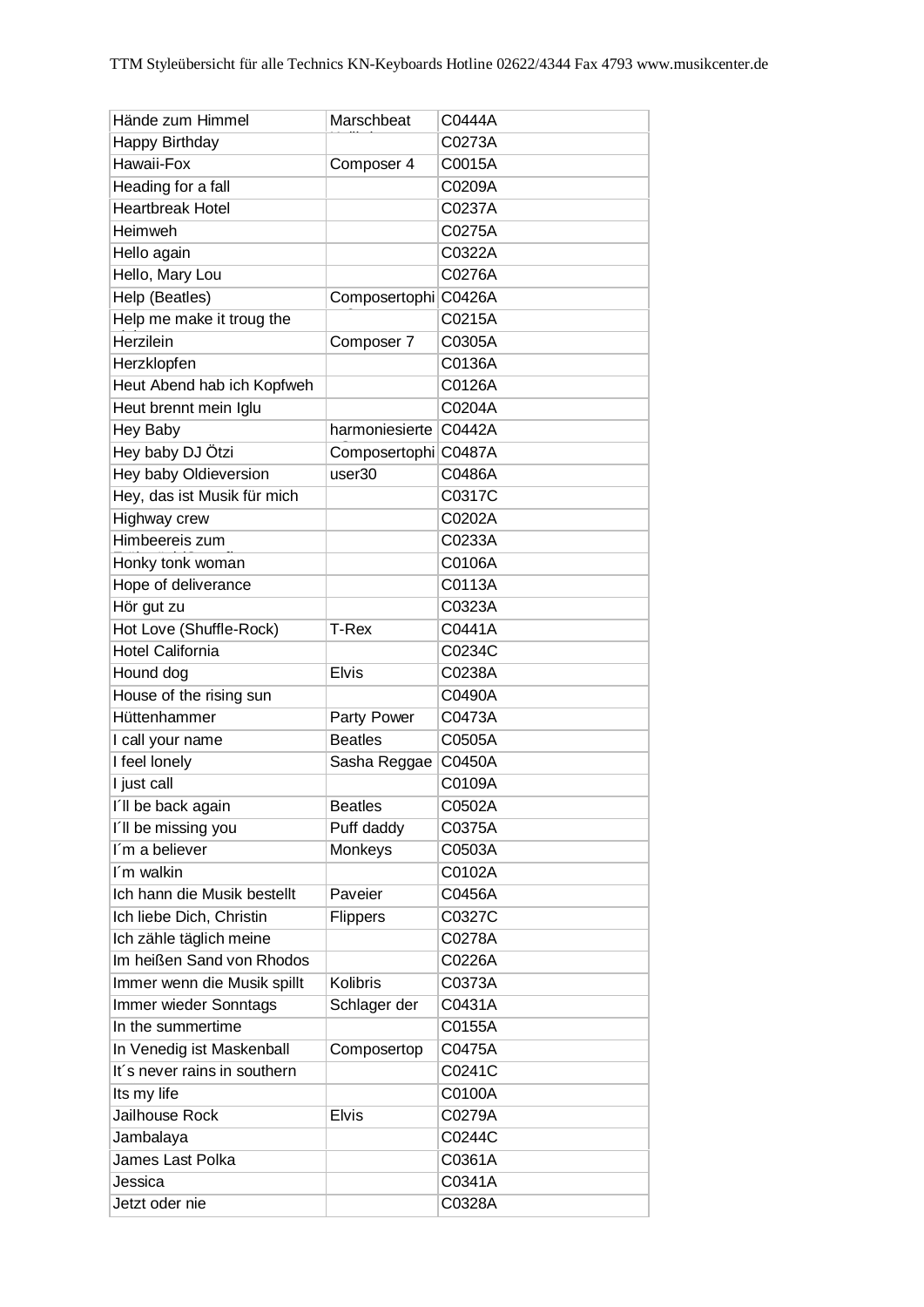| Jive                          | Composer 4           | C0016A |
|-------------------------------|----------------------|--------|
| Joana                         | <b>Roland Kaiser</b> | C0460A |
| Johnny Cash 1                 |                      | C0462A |
| Johnny Cash 2                 |                      | C0463A |
| Junge usem Leeve              | <b>Kolibris</b>      | C0455A |
| Kalimba de luna               |                      | C0208A |
| Keep on runing                | Composer 4           | C0133A |
| King of the road              |                      | C0280A |
| Koa Hiarta Madl               |                      | C0148A |
| Koilibris Hit Mix             | Kolibris             | C0454A |
| Kölle am Rhing                | Kolibris             | C0374A |
| Königin der Nacht             |                      | C0340C |
| Kumm loß mer fiere            | Höhner               | C0457A |
| La Bamba                      |                      | C0281A |
| La cucaracha                  |                      | C0252C |
| Lady Madonna                  |                      | C0128A |
| Lambada                       |                      | C0017A |
| Langsamer Walzer              |                      | C0041A |
| Lastpolka1 vom KN 5000        |                      | C0420A |
| Lay down Sally                |                      | C0376A |
| Lemon tree                    |                      | C0313A |
| Let's Twist again             |                      | C0157A |
| Liebeskummer lohnt sich nicht |                      | C0282A |
| Limbo                         |                      | C0205A |
| Live is life                  |                      | C0131A |
| Living next door to Alice     |                      | C0283A |
| Love me Tender                |                      | C0403A |
| Love me tender                | User <sub>23</sub>   | C0403A |
| Lucille                       |                      | C0245C |
| Macarena                      |                      | C0329A |
| Macho, Macho                  |                      | C0342C |
| Mädche nemm mich in den       | De Paveier           | C0445A |
| Mädche us Kölle               | De Paveier           | C0446A |
| Mambo                         | Composer 4           | C0018A |
| Mambo No. 5                   |                      | C0443A |
|                               | Lou Bega             |        |
| Manchmal möchte ich schon     | <b>Roland Kaiser</b> | C0460A |
| Marina, Marina                |                      | C0284A |
| Marmor, Stein und Eisen       |                      | C0138A |
| Marsch                        | Composer 2           | C0019A |
| Marsch klassisch              | User 27              | C0449A |
| Marsch-Swing                  | Composer 7           | C0308A |
| Maschendrahtzaun              | Top 11               | C0479A |
| Matador                       |                      | C0122A |
| Mathilda                      |                      | C0285A |
| Mendocino                     |                      | C0330A |
| Michaela                      |                      | C0346C |
| Mief                          |                      | C0286A |
| Missisippi                    | Schlager der         | C0432A |
| Mit 66 Jahren                 | Schlager der         | C0433A |
| Modern Talking                |                      | C0418A |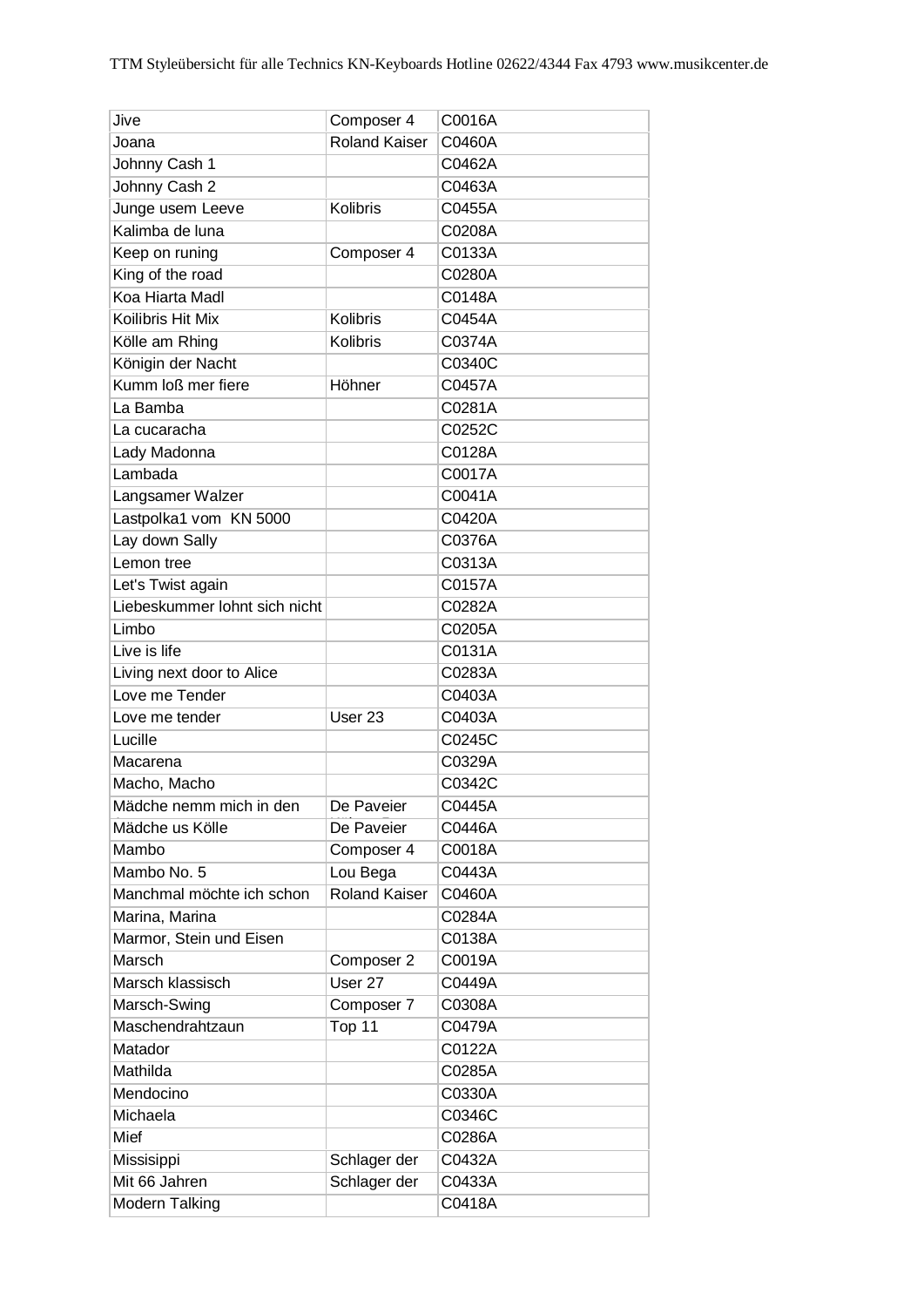| Moonlight Serenade          |                    | C0240C |
|-----------------------------|--------------------|--------|
| Morning has broken          |                    | C0235B |
| Movie Star                  |                    | C0362A |
| Musik un Bier               |                    | C0368A |
| My special prayer           |                    | C0257C |
| My way                      |                    | C0144A |
| Needles and pins            | Smokie             | C0504A |
| New York Rio Tokio          | User <sub>29</sub> | C0465A |
| Nice and stump              |                    | C0104A |
| Night and day               |                    | C0253C |
| Nomehables samba            | user30             | C0485A |
| Nur Du, Du, Du allein       |                    | C0287A |
| Oberkrainer                 | Composer 7         | C0020A |
| Obladi Oblada               | Composer 2         | C0382A |
| Oh no no                    |                    | C0103A |
| Oh, lonesome me             |                    | C0247C |
| Ole Quappa                  |                    | C0318C |
| Oleallaf                    | Kolibris           | C0413A |
| On the road again           |                    | C0481A |
| Only you                    |                    | C0147A |
| Op dem Maat                 | Kolibris           | C0371A |
| Paloma blanca               |                    | C0203A |
| Paso doble                  | Composer 4         | C0021A |
| Petit fleur                 |                    | C0277A |
| Piep Piep Piep ich hab dich | Typisch            | C0408A |
| Playa blanca                |                    | C0484A |
| Please dont go              |                    | C0114A |
| Please release me           |                    | C0135A |
| Polka                       |                    | C0378A |
| Pop                         |                    | C0022A |
| Pray(D J Bobo)              |                    | C0364A |
| Pretty belinda              |                    | C0483A |
| Proud Mary                  |                    | C0129A |
| Ragtime                     |                    | C0343A |
| Ramalama Ding Dong          |                    | C0326C |
| Ramona                      |                    | C0288A |
| Raspa                       |                    | C0023A |
| Reet petite                 |                    | C0315A |
| Reggae-Rhythmus und heißer  | <b>Flippers</b>    | C0331C |
| Rheinländer                 | Composer 7         | C0025A |
| Rhumba                      |                    | C0026A |
| Rhumba-Carioca              |                    | C0265A |
| Rhythm&Blues                | Composer 9         | C0024A |
| Rivers of babylon           | Schlager der       | C0427A |
| Rock                        |                    | C0027A |
| Rock&Roll                   | Composer 2         | C0028A |
| Roger Whithacker            | User 29            | C0467A |
| Rose Garden                 |                    | C0222A |
| Rote Lippen soll man küssen |                    | C0289A |
| Rutsch ein bißchen rüber    | Kolibris           | C0372A |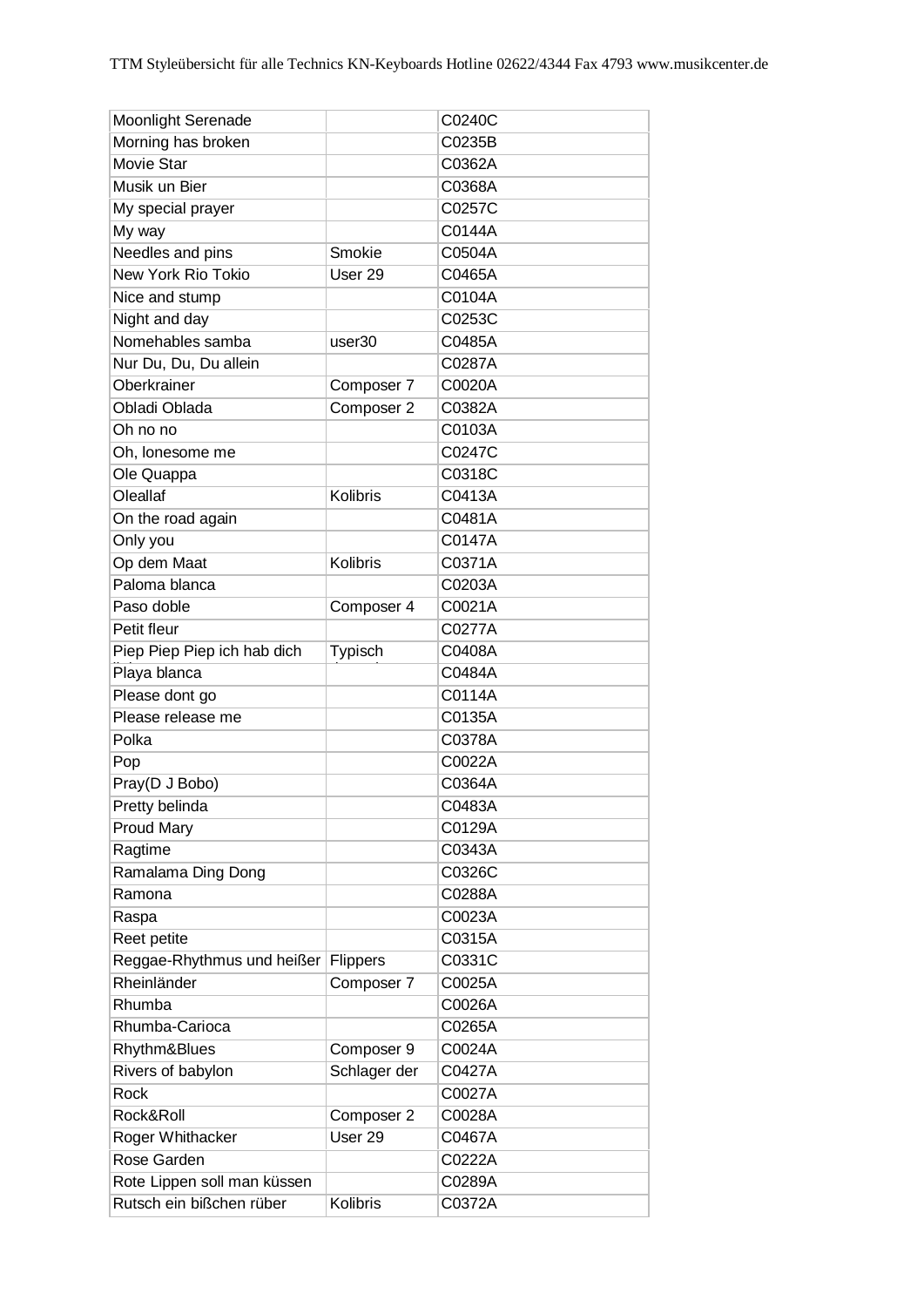| Sag Dankeschön mit roten            |                    | C0290A |
|-------------------------------------|--------------------|--------|
| Sailing                             |                    | C0291A |
| Samba 1                             |                    | C0029A |
| Samba 2                             | Composer 9         | C0395A |
| Samba 3                             | Composer 4         | C0396A |
| Samba de Janeiro                    |                    | C0359A |
| Samba Orfeu                         |                    | C0242C |
| Santa Maria                         | Schlager der       | C0447A |
| Santana div.                        | Composer 2         | C0108A |
| Santo Domingo                       |                    | C0292A |
| Saragossa                           |                    | C0351C |
| Scatmann's world                    |                    | C0293A |
| Schau mir in die Augen              |                    | C0369A |
| Schickeria                          |                    | C0143A |
| Schöne Mädchen heißen Gabi Flippers |                    | C0332C |
| Schöne Maid                         | Schlager der       | C0437A |
| Schürzenjägerzeit                   |                    | C0154A |
| Sealed with a kiss                  |                    | C0499A |
| Serenata dámore                     | Fernando           | C0410A |
| Sexbomb                             | Composertop        | C0474A |
| Sexy Eyes                           |                    | C0333A |
| Shadows                             |                    | C0038A |
|                                     | <b>Elvis</b>       | C0303A |
| She's not you                       |                    | C0127A |
| Shoop shoop<br>Shuffle              |                    |        |
|                                     | Composer 9         | C0392A |
| Shuffle schnell                     | Composer 2         | C0030A |
| Sieben Tage sieben Nächte           |                    | C0353A |
| Sieben Tage Sonnenschein            |                    | C0132A |
| Sierra Madre                        |                    | C0125A |
| Silence is Golden                   |                    | C0294A |
| Sirtaki KN 5000                     |                    | C0409A |
| Skandal um Rosi                     |                    | C0153A |
| <b>Skinny Minny</b>                 |                    | C0160A |
| <b>Slow Fox</b>                     |                    | C0031A |
| <b>Slow Rock</b>                    |                    | C0032A |
| Slowfox                             | Composer 9         | C0393A |
| Slowrock 2                          | Composer 9         | C0394A |
| Smooth-Santana                      | User 29            | C0466A |
| Smooth-Santana                      | User <sub>29</sub> | C0468A |
| So what's new                       |                    | C0230A |
| Soft Beat                           |                    | C0033A |
| Some broken hearts                  |                    | C0246C |
| Sommer in der Stadt                 |                    | C0355A |
| Soulfinger                          |                    | C0130A |
| Soulman (Bluesbroters)              | Harmoniesiert      | C0423A |
| Soulman (Bluesbroters)              | Harmoniesiert      | C0421A |
| Spanien-Lied (Bläck Föös)           |                    | C0112A |
| Spanish night is over               |                    | C0119A |
| Stand by me                         | Composer 7         | C0118A |
| Stay                                |                    | C0380A |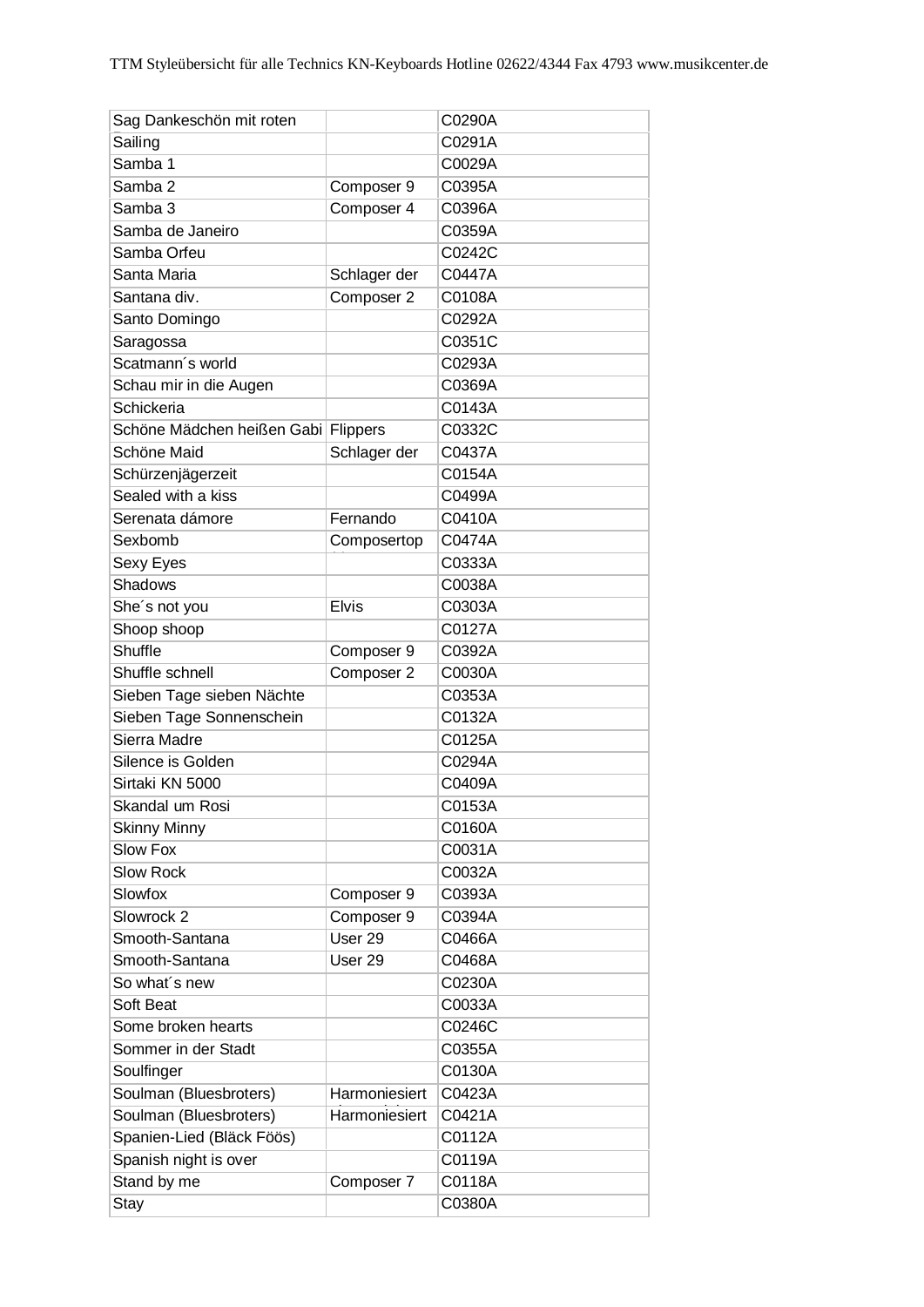| <b>Summertime Blues</b>      |                      | C0141A |
|------------------------------|----------------------|--------|
| Sunny                        |                      | C0207A |
| Suspicious mind              | <b>Elvis</b>         | C0295A |
| Sweethome Alabama            |                      | C0306A |
| Swing                        |                      | C0034A |
| Tango                        | Composer 2           | C0035A |
| Tanze Samba mit mir          | Schlager der         | C0436A |
| Tanzende Finger              |                      | C0316C |
| Techno                       |                      | C0037A |
| Teenager in love             |                      | C0358A |
| Tequilla                     |                      | C0256C |
| Tequilla - Öh la paloma boys |                      | C0451A |
| The wedding                  |                      | C0201A |
| There's a party              |                      | C0296A |
| Ti amo Angelo                | Fernando             | C0412A |
| <b>Tico Tico</b>             |                      | C0156A |
| Tie a yellow ribbon          |                      | C0145A |
| Tijuana Taxi                 |                      | C0229A |
| Time is tight                |                      | C0107A |
| Time to say goodbye          |                      | C0489A |
| Tipitipitipso                |                      | C0297A |
| Tirol                        |                      | C0036A |
| Trömmelche Lied Kolibris     |                      | C0370A |
| Trompetenecho Polka          | Registerworks        | C0452A |
| Tuschbank diverse            |                      | C0509A |
| TV-Melodien div.             |                      | C0116A |
| Über den Wolken              | Kuhn                 | C0493A |
| Und wenn die Hölle           |                      | C0227A |
| Vaya con dios                |                      | C0212A |
| Vergessene Träume            |                      | C0224A |
| Verlieben, verloren          |                      | C0345A |
| Viva l'amour                 | <b>Roland Kaiser</b> | C0458A |
| Wadde hadde dude da          | Composertop          | C0476A |
| Wahnsinn                     |                      | C0344A |
| Walk of life                 | Hüttenmusikan        | C0140A |
| Walzer Germ.                 |                      | C0040A |
| Walzer Trad.                 |                      | C0039A |
| <b>Walzer Wiener</b>         | User 26              | C0448A |
| We are the world             |                      | C0298A |
| Weiber                       |                      | C0401A |
| Weiss der Geier              | Typisch              | C0407A |
| Western div.                 |                      | C0121A |
| What a wonderful world       |                      | C0299A |
| When a men love the woman    |                      | C0300A |
| Who the f is Alice           |                      | C0334A |
| Who'll stop the rain         | <b>CCR Beat</b>      | C0498A |
| Whole again                  | <b>Atomic Kitten</b> | C0494A |
| Wiener Walzer                |                      | C0042A |
| Wieso und weshalb            |                      | C0352A |
| Wild world                   |                      | C0236B |